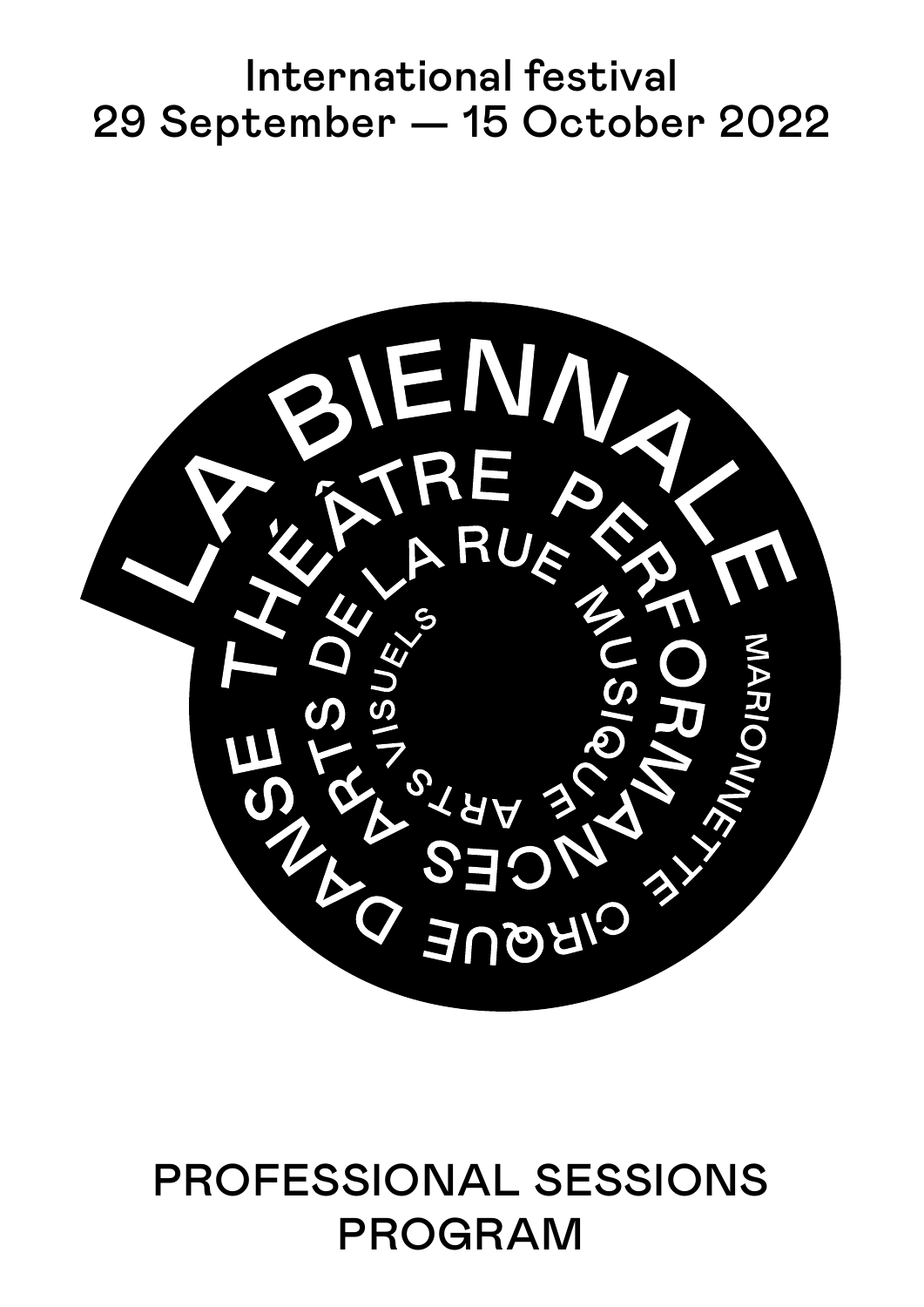# 5 OCTOBER SHOW AND EXHBITION PROGRAM



# 6 OCTOBER, morning THÉÂTRE DES MAZADES

```
(9h30 - 10h)(10 h - 12 h 30)
```
WELCOME COFFEE

### INAUGURAL MEETING

Experts from different backgrounds (Andréane Leclerc – Biennale artist, Reine Prat – philosopher and Sandrine Rousseau – politician) will be on stage for two and and half hours to discuss deconstruction in depth. Nora Hamadi, journalist for France culture, Arte and BFM TV, will lead the guests' discussion so they can freely explore the subject beyond political correctness and point out our contradictions and our failures concerning the implementation of these ideas.

*Available through simultaneous translation.*

 $(12h30 - 14h)$ 

LUNCH AT THÉÂTRE DES MAZADES *on booking –* 18 euros

# 6 OCTOBER, afternoon THÉÂTRE DES MAZADES

 $(14 h - 16 h 30)$ 

## CULTURAL MOBILITY FRESCO ANIMATED BY MARION SER, FOUNDER OF « EFFET DE SER » AND BÉATRICE MAGNIER, COORDINATOR FOR « ELÉMEN-TERRE »

*This workshop will be summerized in plenary session by Laurence Perez, Director of the Swiss Selection in Avignon, Switzerland (to be confirmed).*  Public, staff and artwork mobility is responsible for the largest share of cultural organizations' carbon balance. The Fresco of cultural mobility has been developed by The Shifters association and the Shift Project's volunteers to identify challenges, leverages of action and settle a more sustainable practice of our activities by involving the workshop participants in the reflection process.

*Available through simultaneous translation.*

 $(16h30 - 17h30)$ 

# PLEANARY SESSION

*All the afternoon workshops on deconstruction will be summerized by a professional during a final pleanary session.* 

## 6 OCTOBER SHOW AND EXHBITION PROGRAM